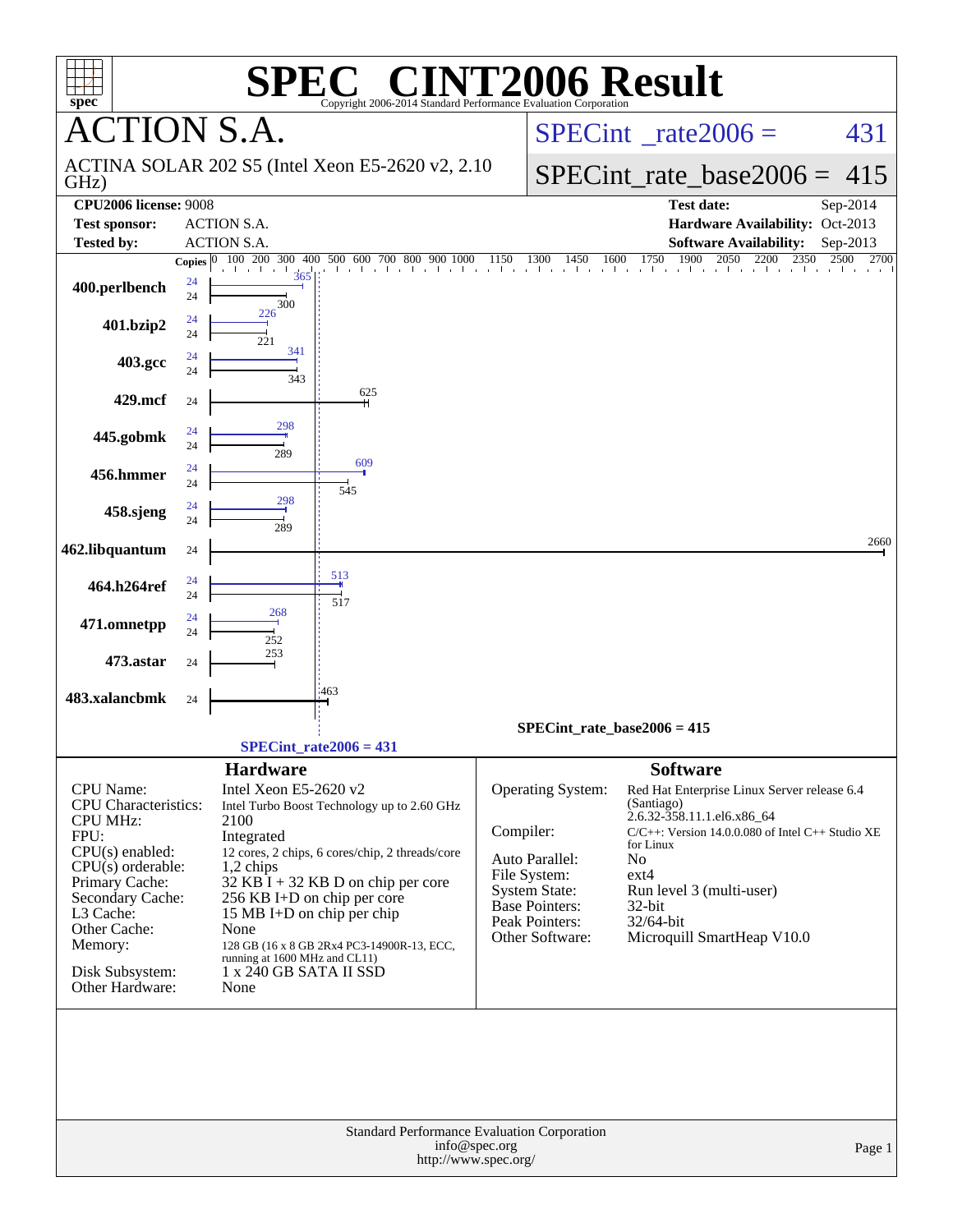

**TION S.A.** 

GHz) ACTINA SOLAR 202 S5 (Intel Xeon E5-2620 v2, 2.10 SPECint rate $2006 = 431$ 

#### [SPECint\\_rate\\_base2006 =](http://www.spec.org/auto/cpu2006/Docs/result-fields.html#SPECintratebase2006) 415

**[CPU2006 license:](http://www.spec.org/auto/cpu2006/Docs/result-fields.html#CPU2006license)** 9008 **[Test date:](http://www.spec.org/auto/cpu2006/Docs/result-fields.html#Testdate)** Sep-2014 **[Test sponsor:](http://www.spec.org/auto/cpu2006/Docs/result-fields.html#Testsponsor)** ACTION S.A. **[Hardware Availability:](http://www.spec.org/auto/cpu2006/Docs/result-fields.html#HardwareAvailability)** Oct-2013 **[Tested by:](http://www.spec.org/auto/cpu2006/Docs/result-fields.html#Testedby)** ACTION S.A. **[Software Availability:](http://www.spec.org/auto/cpu2006/Docs/result-fields.html#SoftwareAvailability)** Sep-2013

#### **[Results Table](http://www.spec.org/auto/cpu2006/Docs/result-fields.html#ResultsTable)**

|                                                                                                          | <b>Base</b>   |                |       |                |            |                |                  | <b>Peak</b>   |                |              |                |              |                |              |
|----------------------------------------------------------------------------------------------------------|---------------|----------------|-------|----------------|------------|----------------|------------------|---------------|----------------|--------------|----------------|--------------|----------------|--------------|
| <b>Benchmark</b>                                                                                         | <b>Copies</b> | <b>Seconds</b> | Ratio | <b>Seconds</b> | Ratio      | <b>Seconds</b> | Ratio            | <b>Copies</b> | <b>Seconds</b> | <b>Ratio</b> | <b>Seconds</b> | <b>Ratio</b> | <b>Seconds</b> | <b>Ratio</b> |
| 400.perlbench                                                                                            | 24            | 782            | 300   | 782            | <b>300</b> | 783            | 299 <sub>1</sub> | 24            | 641            | 366          | 645            | 364          | 642            | 365          |
| 401.bzip2                                                                                                | 24            | 1045           | 222   | 1046           | 221        | 1047           | 221              | 24            | 1024           | 226          | 1021           | 227          | 1023           | 226          |
| $403.\mathrm{gcc}$                                                                                       | 24            | 564            | 343   | 564            | 342        | 562            | 344              | 24            | 566            | 341          | 567            | 341          | 566            | 341          |
| $429$ .mcf                                                                                               | 24            | 350            | 625   | 359            | 610        | 350            | 625              | 24            | 350            | 625          | 359            | 610          | 350            | 625          |
| $445$ .gobmk                                                                                             | 24            | 871            | 289   | 871            | 289        | 871            | 289              | 24            | 850            | 296          | 830            | 303          | 846            | 298          |
| 456.hmmer                                                                                                | 24            | 411            | 545   | 411            | 544        | 411            | 545              | 24            | 369            | 606          | 368            | 609          | 367            | 610          |
| $458$ .sjeng                                                                                             | 24            | 1003           | 290   | 1006           | 289        | 1004           | 289              | 24            | 973            | 299          | 973            | 298          | 973            | 298          |
| 462.libquantum                                                                                           | 24            | 187            | 2660  | 187            | 2660       | 187            | 2660             | 24            | 187            | 2660         | 187            | 2660         | 187            | 2660         |
| 464.h264ref                                                                                              | 24            | 1029           | 516   | 1027           | 517        | 1027           | 517              | 24            | 1021           | 520          | 1035           | 513          | 1040           | 511          |
| 471.omnetpp                                                                                              | 24            | 596            | 252   | 594            | 252        | 597            | 251              | 24            | 558            | 269          | 561            | 267          | 559            | 268          |
| 473.astar                                                                                                | 24            | 664            | 254   | 665            | 253        | 666            | 253              | 24            | 664            | 254          | 665            | 253          | 666            | 253          |
| 483.xalancbmk                                                                                            | 24            | 357            | 463   | 356            | 466        | 358            | 463              | 24            | 357            | 463          | 356            | 466          | 358            | 463          |
| Results appear in the order in which they were run. Bold underlined text indicates a median measurement. |               |                |       |                |            |                |                  |               |                |              |                |              |                |              |

#### **[Submit Notes](http://www.spec.org/auto/cpu2006/Docs/result-fields.html#SubmitNotes)**

 The numactl mechanism was used to bind copies to processors. The config file option 'submit' was used to generate numactl commands to bind each copy to a specific processor. For details, please see the config file.

#### **[Operating System Notes](http://www.spec.org/auto/cpu2006/Docs/result-fields.html#OperatingSystemNotes)**

Stack size set to unlimited using "ulimit -s unlimited"

#### **[Platform Notes](http://www.spec.org/auto/cpu2006/Docs/result-fields.html#PlatformNotes)**

 Bios Settings Power Technology = Custom Energy Performance = Performance Turbo Mode = Enabled C1E Support = Disabled CPU C3 Report = Disabled CPU C6 Report = Disabled Package C State Limit = No Limit Sysinfo program /cpu2006.1.2/config/sysinfo.rev6818 \$Rev: 6818 \$ \$Date:: 2012-07-17 #\$ e86d102572650a6e4d596a3cee98f191 running on localhost.localdomain Wed Sep 3 11:18:35 2014 This section contains SUT (System Under Test) info as seen by some common utilities. To remove or add to this section, see: <http://www.spec.org/cpu2006/Docs/config.html#sysinfo> Continued on next page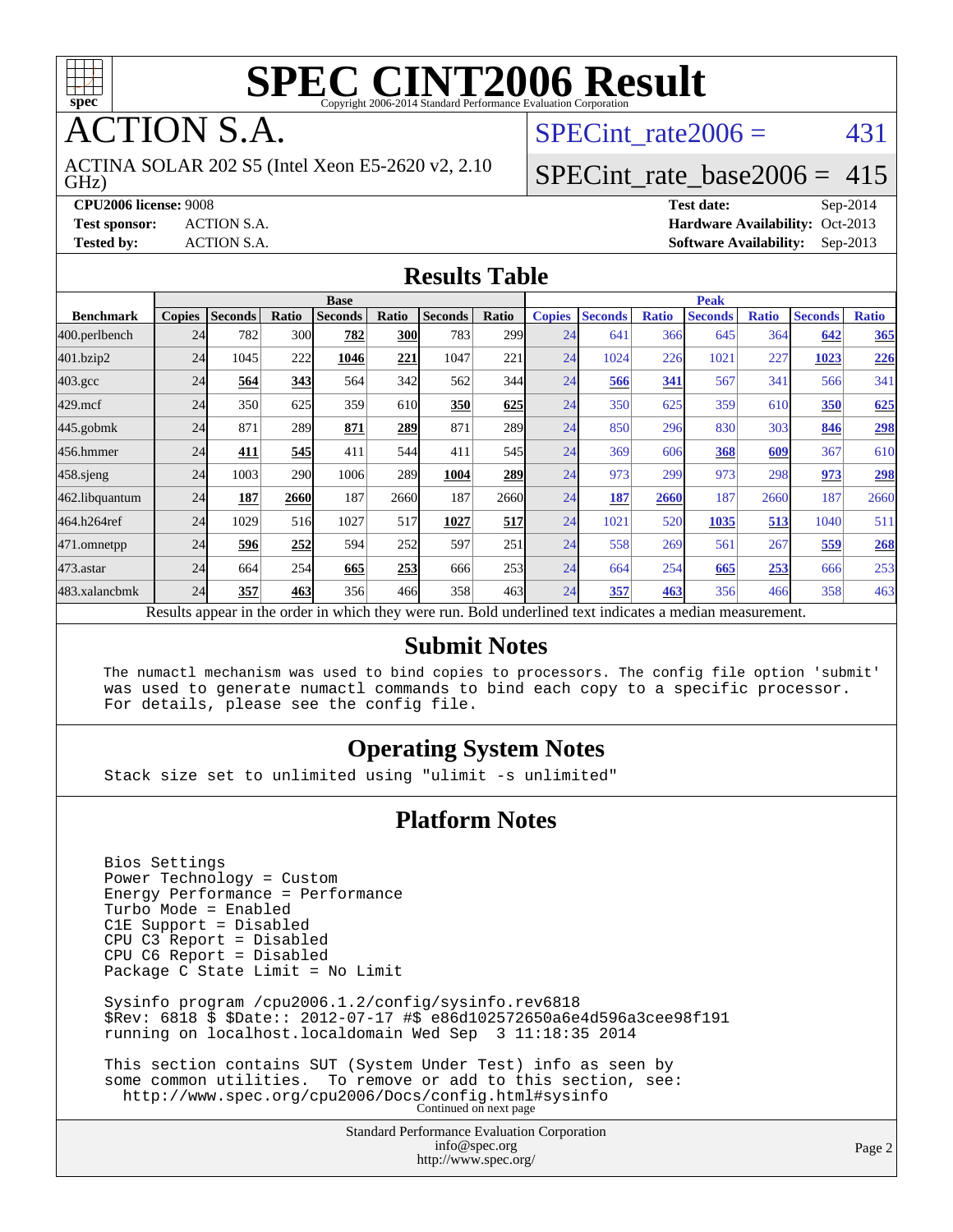

**CTION S.A.** 

SPECint rate $2006 = 431$ 

GHz) ACTINA SOLAR 202 S5 (Intel Xeon E5-2620 v2, 2.10

[SPECint\\_rate\\_base2006 =](http://www.spec.org/auto/cpu2006/Docs/result-fields.html#SPECintratebase2006) 415

**[CPU2006 license:](http://www.spec.org/auto/cpu2006/Docs/result-fields.html#CPU2006license)** 9008 **[Test date:](http://www.spec.org/auto/cpu2006/Docs/result-fields.html#Testdate)** Sep-2014 **[Test sponsor:](http://www.spec.org/auto/cpu2006/Docs/result-fields.html#Testsponsor)** ACTION S.A. **[Hardware Availability:](http://www.spec.org/auto/cpu2006/Docs/result-fields.html#HardwareAvailability)** Oct-2013 **[Tested by:](http://www.spec.org/auto/cpu2006/Docs/result-fields.html#Testedby)** ACTION S.A. **[Software Availability:](http://www.spec.org/auto/cpu2006/Docs/result-fields.html#SoftwareAvailability)** Sep-2013

#### **[Platform Notes \(Continued\)](http://www.spec.org/auto/cpu2006/Docs/result-fields.html#PlatformNotes)**

 From /proc/cpuinfo model name : Intel(R) Xeon(R) CPU E5-2620 v2 @ 2.10GHz 2 "physical id"s (chips) 24 "processors" cores, siblings (Caution: counting these is hw and system dependent. The following excerpts from /proc/cpuinfo might not be reliable. Use with caution.) cpu cores : 6 siblings : 12 physical 0: cores 0 1 2 3 4 5 physical 1: cores 0 1 2 3 4 5 cache size : 15360 KB From /proc/meminfo MemTotal: 131951256 kB<br>HugePages Total: 0 HugePages\_Total: 0 Hugepagesize: 2048 kB /usr/bin/lsb\_release -d Red Hat Enterprise Linux Server release 6.4 (Santiago) From /etc/\*release\* /etc/\*version\* redhat-release: Red Hat Enterprise Linux Server release 6.4 (Santiago) system-release: Red Hat Enterprise Linux Server release 6.4 (Santiago) system-release-cpe: cpe:/o:redhat:enterprise\_linux:6server:ga:server uname -a: Linux localhost.localdomain 2.6.32-358.11.1.el6.x86\_64 #1 SMP Tue Nov 19 17:43:04 CET 2013 x86\_64 x86\_64 x86\_64 GNU/Linux run-level 3 Sep 3 11:12 SPEC is set to: /cpu2006.1.2 Filesystem Type Size Used Avail Use% Mounted on /dev/sda1 ext4 193G 56G 128G 31% / Additional information from dmidecode: BIOS American Megatrends Inc. 3.0a 02/11/2014 Memory: 16x 8 GB 14x Hynix Semiconducto HMT31GR7EFR4C 8 GB 1600 MHz 2 rank 2x Hynix Semiconductor HMT31GR7EFR4C- 8 GB 1600 MHz 2 rank (End of data from sysinfo program) dmidecode does not properly detect memory modules 16 modules of 8 GB were used to run the test (128 GB total)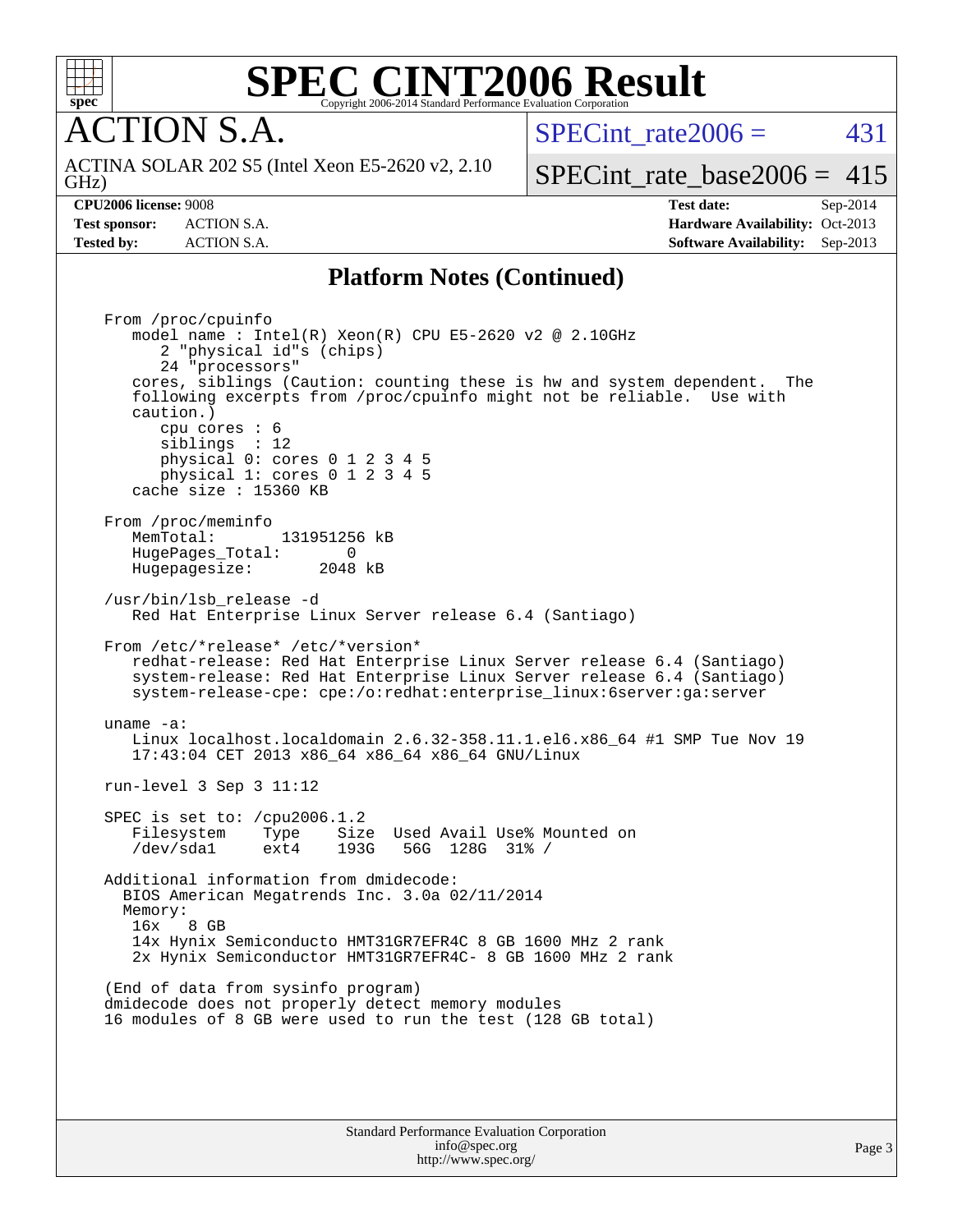

ACTION S.A.

SPECint rate $2006 = 431$ 

GHz) ACTINA SOLAR 202 S5 (Intel Xeon E5-2620 v2, 2.10

[SPECint\\_rate\\_base2006 =](http://www.spec.org/auto/cpu2006/Docs/result-fields.html#SPECintratebase2006)  $415$ 

**[CPU2006 license:](http://www.spec.org/auto/cpu2006/Docs/result-fields.html#CPU2006license)** 9008 **[Test date:](http://www.spec.org/auto/cpu2006/Docs/result-fields.html#Testdate)** Sep-2014 **[Test sponsor:](http://www.spec.org/auto/cpu2006/Docs/result-fields.html#Testsponsor)** ACTION S.A. **[Hardware Availability:](http://www.spec.org/auto/cpu2006/Docs/result-fields.html#HardwareAvailability)** Oct-2013 **[Tested by:](http://www.spec.org/auto/cpu2006/Docs/result-fields.html#Testedby)** ACTION S.A. **[Software Availability:](http://www.spec.org/auto/cpu2006/Docs/result-fields.html#SoftwareAvailability)** Sep-2013

#### **[General Notes](http://www.spec.org/auto/cpu2006/Docs/result-fields.html#GeneralNotes)**

Environment variables set by runspec before the start of the run: LD LIBRARY PATH = "/cpu2006.1.2/libs/32:/cpu2006.1.2/libs/64:/cpu2006.1.2/sh"

 Transparent Huge Pages enabled with: echo always > /sys/kernel/mm/redhat\_transparent\_hugepage/enabled Filesystem page cache cleared with: echo 1> /proc/sys/vm/drop\_caches runspec command invoked through numactl i.e.: numactl --interleave=all runspec <etc> Binaries compiled on a system with 2x Xeon E5-2650 v2 chips + 256 GB memory using RedHat EL 6.4

### **[Base Compiler Invocation](http://www.spec.org/auto/cpu2006/Docs/result-fields.html#BaseCompilerInvocation)**

[C benchmarks](http://www.spec.org/auto/cpu2006/Docs/result-fields.html#Cbenchmarks):  $inc -m32$ 

[C++ benchmarks:](http://www.spec.org/auto/cpu2006/Docs/result-fields.html#CXXbenchmarks) [icpc -m32](http://www.spec.org/cpu2006/results/res2014q3/cpu2006-20140907-31216.flags.html#user_CXXbase_intel_icpc_4e5a5ef1a53fd332b3c49e69c3330699)

### **[Base Portability Flags](http://www.spec.org/auto/cpu2006/Docs/result-fields.html#BasePortabilityFlags)**

 400.perlbench: [-DSPEC\\_CPU\\_LINUX\\_IA32](http://www.spec.org/cpu2006/results/res2014q3/cpu2006-20140907-31216.flags.html#b400.perlbench_baseCPORTABILITY_DSPEC_CPU_LINUX_IA32) 462.libquantum: [-DSPEC\\_CPU\\_LINUX](http://www.spec.org/cpu2006/results/res2014q3/cpu2006-20140907-31216.flags.html#b462.libquantum_baseCPORTABILITY_DSPEC_CPU_LINUX) 483.xalancbmk: [-DSPEC\\_CPU\\_LINUX](http://www.spec.org/cpu2006/results/res2014q3/cpu2006-20140907-31216.flags.html#b483.xalancbmk_baseCXXPORTABILITY_DSPEC_CPU_LINUX)

## **[Base Optimization Flags](http://www.spec.org/auto/cpu2006/Docs/result-fields.html#BaseOptimizationFlags)**

[C benchmarks](http://www.spec.org/auto/cpu2006/Docs/result-fields.html#Cbenchmarks):

[-xSSE4.2](http://www.spec.org/cpu2006/results/res2014q3/cpu2006-20140907-31216.flags.html#user_CCbase_f-xSSE42_f91528193cf0b216347adb8b939d4107) [-ipo](http://www.spec.org/cpu2006/results/res2014q3/cpu2006-20140907-31216.flags.html#user_CCbase_f-ipo) [-O3](http://www.spec.org/cpu2006/results/res2014q3/cpu2006-20140907-31216.flags.html#user_CCbase_f-O3) [-no-prec-div](http://www.spec.org/cpu2006/results/res2014q3/cpu2006-20140907-31216.flags.html#user_CCbase_f-no-prec-div) [-opt-prefetch](http://www.spec.org/cpu2006/results/res2014q3/cpu2006-20140907-31216.flags.html#user_CCbase_f-opt-prefetch) [-opt-mem-layout-trans=3](http://www.spec.org/cpu2006/results/res2014q3/cpu2006-20140907-31216.flags.html#user_CCbase_f-opt-mem-layout-trans_a7b82ad4bd7abf52556d4961a2ae94d5)

[C++ benchmarks:](http://www.spec.org/auto/cpu2006/Docs/result-fields.html#CXXbenchmarks)

[-xSSE4.2](http://www.spec.org/cpu2006/results/res2014q3/cpu2006-20140907-31216.flags.html#user_CXXbase_f-xSSE42_f91528193cf0b216347adb8b939d4107) [-ipo](http://www.spec.org/cpu2006/results/res2014q3/cpu2006-20140907-31216.flags.html#user_CXXbase_f-ipo) [-O3](http://www.spec.org/cpu2006/results/res2014q3/cpu2006-20140907-31216.flags.html#user_CXXbase_f-O3) [-no-prec-div](http://www.spec.org/cpu2006/results/res2014q3/cpu2006-20140907-31216.flags.html#user_CXXbase_f-no-prec-div) [-opt-prefetch](http://www.spec.org/cpu2006/results/res2014q3/cpu2006-20140907-31216.flags.html#user_CXXbase_f-opt-prefetch) [-opt-mem-layout-trans=3](http://www.spec.org/cpu2006/results/res2014q3/cpu2006-20140907-31216.flags.html#user_CXXbase_f-opt-mem-layout-trans_a7b82ad4bd7abf52556d4961a2ae94d5) [-Wl,-z,muldefs](http://www.spec.org/cpu2006/results/res2014q3/cpu2006-20140907-31216.flags.html#user_CXXbase_link_force_multiple1_74079c344b956b9658436fd1b6dd3a8a) [-L/cpu2006.1.2/sh -lsmartheap](http://www.spec.org/cpu2006/results/res2014q3/cpu2006-20140907-31216.flags.html#user_CXXbase_SmartHeap_bfa5b22c0e716eb2d3a2496ec83a2e29)

### **[Base Other Flags](http://www.spec.org/auto/cpu2006/Docs/result-fields.html#BaseOtherFlags)**

[C benchmarks](http://www.spec.org/auto/cpu2006/Docs/result-fields.html#Cbenchmarks):

403.gcc: [-Dalloca=\\_alloca](http://www.spec.org/cpu2006/results/res2014q3/cpu2006-20140907-31216.flags.html#b403.gcc_baseEXTRA_CFLAGS_Dalloca_be3056838c12de2578596ca5467af7f3)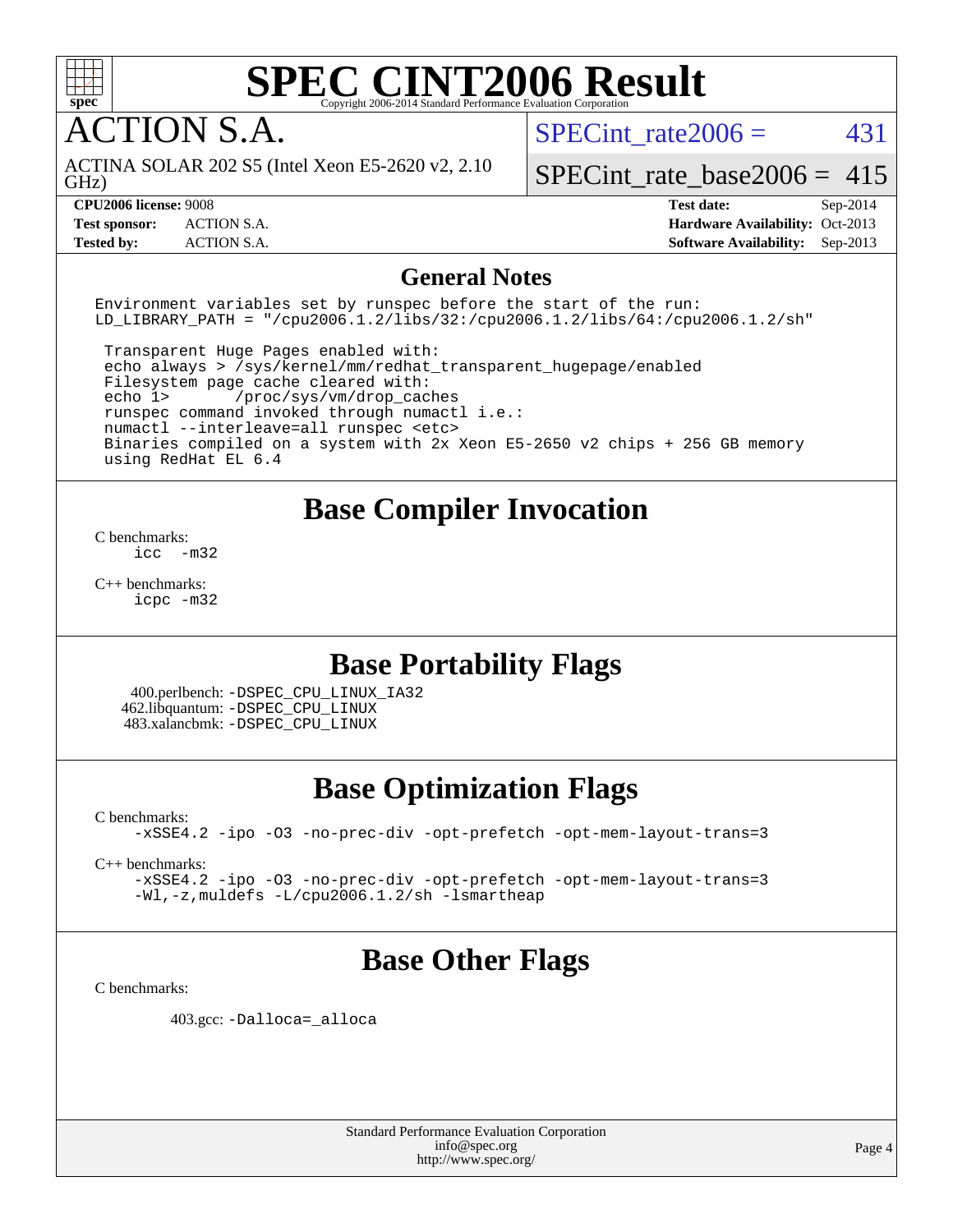

**CTION S.A.** 

GHz) ACTINA SOLAR 202 S5 (Intel Xeon E5-2620 v2, 2.10 SPECint rate $2006 = 431$ 

[SPECint\\_rate\\_base2006 =](http://www.spec.org/auto/cpu2006/Docs/result-fields.html#SPECintratebase2006)  $415$ 

**[CPU2006 license:](http://www.spec.org/auto/cpu2006/Docs/result-fields.html#CPU2006license)** 9008 **[Test date:](http://www.spec.org/auto/cpu2006/Docs/result-fields.html#Testdate)** Sep-2014 **[Test sponsor:](http://www.spec.org/auto/cpu2006/Docs/result-fields.html#Testsponsor)** ACTION S.A. **[Hardware Availability:](http://www.spec.org/auto/cpu2006/Docs/result-fields.html#HardwareAvailability)** Oct-2013 **[Tested by:](http://www.spec.org/auto/cpu2006/Docs/result-fields.html#Testedby)** ACTION S.A. **[Software Availability:](http://www.spec.org/auto/cpu2006/Docs/result-fields.html#SoftwareAvailability)** Sep-2013

## **[Peak Compiler Invocation](http://www.spec.org/auto/cpu2006/Docs/result-fields.html#PeakCompilerInvocation)**

[C benchmarks \(except as noted below\)](http://www.spec.org/auto/cpu2006/Docs/result-fields.html#Cbenchmarksexceptasnotedbelow): [icc -m32](http://www.spec.org/cpu2006/results/res2014q3/cpu2006-20140907-31216.flags.html#user_CCpeak_intel_icc_5ff4a39e364c98233615fdd38438c6f2)

400.perlbench: [icc -m64](http://www.spec.org/cpu2006/results/res2014q3/cpu2006-20140907-31216.flags.html#user_peakCCLD400_perlbench_intel_icc_64bit_bda6cc9af1fdbb0edc3795bac97ada53)

401.bzip2: [icc -m64](http://www.spec.org/cpu2006/results/res2014q3/cpu2006-20140907-31216.flags.html#user_peakCCLD401_bzip2_intel_icc_64bit_bda6cc9af1fdbb0edc3795bac97ada53)

456.hmmer: [icc -m64](http://www.spec.org/cpu2006/results/res2014q3/cpu2006-20140907-31216.flags.html#user_peakCCLD456_hmmer_intel_icc_64bit_bda6cc9af1fdbb0edc3795bac97ada53)

458.sjeng: [icc -m64](http://www.spec.org/cpu2006/results/res2014q3/cpu2006-20140907-31216.flags.html#user_peakCCLD458_sjeng_intel_icc_64bit_bda6cc9af1fdbb0edc3795bac97ada53)

[C++ benchmarks:](http://www.spec.org/auto/cpu2006/Docs/result-fields.html#CXXbenchmarks)

[icpc -m32](http://www.spec.org/cpu2006/results/res2014q3/cpu2006-20140907-31216.flags.html#user_CXXpeak_intel_icpc_4e5a5ef1a53fd332b3c49e69c3330699)

### **[Peak Portability Flags](http://www.spec.org/auto/cpu2006/Docs/result-fields.html#PeakPortabilityFlags)**

 400.perlbench: [-DSPEC\\_CPU\\_LP64](http://www.spec.org/cpu2006/results/res2014q3/cpu2006-20140907-31216.flags.html#b400.perlbench_peakCPORTABILITY_DSPEC_CPU_LP64) [-DSPEC\\_CPU\\_LINUX\\_X64](http://www.spec.org/cpu2006/results/res2014q3/cpu2006-20140907-31216.flags.html#b400.perlbench_peakCPORTABILITY_DSPEC_CPU_LINUX_X64) 401.bzip2: [-DSPEC\\_CPU\\_LP64](http://www.spec.org/cpu2006/results/res2014q3/cpu2006-20140907-31216.flags.html#suite_peakCPORTABILITY401_bzip2_DSPEC_CPU_LP64) 456.hmmer: [-DSPEC\\_CPU\\_LP64](http://www.spec.org/cpu2006/results/res2014q3/cpu2006-20140907-31216.flags.html#suite_peakCPORTABILITY456_hmmer_DSPEC_CPU_LP64) 458.sjeng: [-DSPEC\\_CPU\\_LP64](http://www.spec.org/cpu2006/results/res2014q3/cpu2006-20140907-31216.flags.html#suite_peakCPORTABILITY458_sjeng_DSPEC_CPU_LP64) 462.libquantum: [-DSPEC\\_CPU\\_LINUX](http://www.spec.org/cpu2006/results/res2014q3/cpu2006-20140907-31216.flags.html#b462.libquantum_peakCPORTABILITY_DSPEC_CPU_LINUX) 483.xalancbmk: [-DSPEC\\_CPU\\_LINUX](http://www.spec.org/cpu2006/results/res2014q3/cpu2006-20140907-31216.flags.html#b483.xalancbmk_peakCXXPORTABILITY_DSPEC_CPU_LINUX)

## **[Peak Optimization Flags](http://www.spec.org/auto/cpu2006/Docs/result-fields.html#PeakOptimizationFlags)**

[C benchmarks](http://www.spec.org/auto/cpu2006/Docs/result-fields.html#Cbenchmarks):

Standard Performance Evaluation Corporation [info@spec.org](mailto:info@spec.org) 400.perlbench: [-xSSE4.2](http://www.spec.org/cpu2006/results/res2014q3/cpu2006-20140907-31216.flags.html#user_peakPASS2_CFLAGSPASS2_LDCFLAGS400_perlbench_f-xSSE42_f91528193cf0b216347adb8b939d4107)(pass 2) [-prof-gen](http://www.spec.org/cpu2006/results/res2014q3/cpu2006-20140907-31216.flags.html#user_peakPASS1_CFLAGSPASS1_LDCFLAGS400_perlbench_prof_gen_e43856698f6ca7b7e442dfd80e94a8fc)(pass 1) [-ipo](http://www.spec.org/cpu2006/results/res2014q3/cpu2006-20140907-31216.flags.html#user_peakPASS2_CFLAGSPASS2_LDCFLAGS400_perlbench_f-ipo)(pass 2) [-O3](http://www.spec.org/cpu2006/results/res2014q3/cpu2006-20140907-31216.flags.html#user_peakPASS2_CFLAGSPASS2_LDCFLAGS400_perlbench_f-O3)(pass 2) [-no-prec-div](http://www.spec.org/cpu2006/results/res2014q3/cpu2006-20140907-31216.flags.html#user_peakPASS2_CFLAGSPASS2_LDCFLAGS400_perlbench_f-no-prec-div)(pass 2) [-prof-use](http://www.spec.org/cpu2006/results/res2014q3/cpu2006-20140907-31216.flags.html#user_peakPASS2_CFLAGSPASS2_LDCFLAGS400_perlbench_prof_use_bccf7792157ff70d64e32fe3e1250b55)(pass 2) [-auto-ilp32](http://www.spec.org/cpu2006/results/res2014q3/cpu2006-20140907-31216.flags.html#user_peakCOPTIMIZE400_perlbench_f-auto-ilp32) 401.bzip2: [-xSSE4.2](http://www.spec.org/cpu2006/results/res2014q3/cpu2006-20140907-31216.flags.html#user_peakPASS2_CFLAGSPASS2_LDCFLAGS401_bzip2_f-xSSE42_f91528193cf0b216347adb8b939d4107)(pass 2) [-prof-gen](http://www.spec.org/cpu2006/results/res2014q3/cpu2006-20140907-31216.flags.html#user_peakPASS1_CFLAGSPASS1_LDCFLAGS401_bzip2_prof_gen_e43856698f6ca7b7e442dfd80e94a8fc)(pass 1) [-ipo](http://www.spec.org/cpu2006/results/res2014q3/cpu2006-20140907-31216.flags.html#user_peakPASS2_CFLAGSPASS2_LDCFLAGS401_bzip2_f-ipo)(pass 2) [-O3](http://www.spec.org/cpu2006/results/res2014q3/cpu2006-20140907-31216.flags.html#user_peakPASS2_CFLAGSPASS2_LDCFLAGS401_bzip2_f-O3)(pass 2) [-no-prec-div](http://www.spec.org/cpu2006/results/res2014q3/cpu2006-20140907-31216.flags.html#user_peakPASS2_CFLAGSPASS2_LDCFLAGS401_bzip2_f-no-prec-div)(pass 2) [-prof-use](http://www.spec.org/cpu2006/results/res2014q3/cpu2006-20140907-31216.flags.html#user_peakPASS2_CFLAGSPASS2_LDCFLAGS401_bzip2_prof_use_bccf7792157ff70d64e32fe3e1250b55)(pass 2) [-opt-prefetch](http://www.spec.org/cpu2006/results/res2014q3/cpu2006-20140907-31216.flags.html#user_peakCOPTIMIZE401_bzip2_f-opt-prefetch) [-auto-ilp32](http://www.spec.org/cpu2006/results/res2014q3/cpu2006-20140907-31216.flags.html#user_peakCOPTIMIZE401_bzip2_f-auto-ilp32) [-ansi-alias](http://www.spec.org/cpu2006/results/res2014q3/cpu2006-20140907-31216.flags.html#user_peakCOPTIMIZE401_bzip2_f-ansi-alias) 403.gcc: [-xSSE4.2](http://www.spec.org/cpu2006/results/res2014q3/cpu2006-20140907-31216.flags.html#user_peakCOPTIMIZE403_gcc_f-xSSE42_f91528193cf0b216347adb8b939d4107) [-ipo](http://www.spec.org/cpu2006/results/res2014q3/cpu2006-20140907-31216.flags.html#user_peakCOPTIMIZE403_gcc_f-ipo) [-O3](http://www.spec.org/cpu2006/results/res2014q3/cpu2006-20140907-31216.flags.html#user_peakCOPTIMIZE403_gcc_f-O3) [-no-prec-div](http://www.spec.org/cpu2006/results/res2014q3/cpu2006-20140907-31216.flags.html#user_peakCOPTIMIZE403_gcc_f-no-prec-div) 429.mcf: basepeak = yes 445.gobmk: [-xSSE4.2](http://www.spec.org/cpu2006/results/res2014q3/cpu2006-20140907-31216.flags.html#user_peakPASS2_CFLAGSPASS2_LDCFLAGS445_gobmk_f-xSSE42_f91528193cf0b216347adb8b939d4107)(pass 2) [-prof-gen](http://www.spec.org/cpu2006/results/res2014q3/cpu2006-20140907-31216.flags.html#user_peakPASS1_CFLAGSPASS1_LDCFLAGS445_gobmk_prof_gen_e43856698f6ca7b7e442dfd80e94a8fc)(pass 1) [-prof-use](http://www.spec.org/cpu2006/results/res2014q3/cpu2006-20140907-31216.flags.html#user_peakPASS2_CFLAGSPASS2_LDCFLAGS445_gobmk_prof_use_bccf7792157ff70d64e32fe3e1250b55)(pass 2) [-ansi-alias](http://www.spec.org/cpu2006/results/res2014q3/cpu2006-20140907-31216.flags.html#user_peakCOPTIMIZE445_gobmk_f-ansi-alias) [-opt-mem-layout-trans=3](http://www.spec.org/cpu2006/results/res2014q3/cpu2006-20140907-31216.flags.html#user_peakCOPTIMIZE445_gobmk_f-opt-mem-layout-trans_a7b82ad4bd7abf52556d4961a2ae94d5) 456.hmmer: [-xSSE4.2](http://www.spec.org/cpu2006/results/res2014q3/cpu2006-20140907-31216.flags.html#user_peakCOPTIMIZE456_hmmer_f-xSSE42_f91528193cf0b216347adb8b939d4107) [-ipo](http://www.spec.org/cpu2006/results/res2014q3/cpu2006-20140907-31216.flags.html#user_peakCOPTIMIZE456_hmmer_f-ipo) [-O3](http://www.spec.org/cpu2006/results/res2014q3/cpu2006-20140907-31216.flags.html#user_peakCOPTIMIZE456_hmmer_f-O3) [-no-prec-div](http://www.spec.org/cpu2006/results/res2014q3/cpu2006-20140907-31216.flags.html#user_peakCOPTIMIZE456_hmmer_f-no-prec-div) [-unroll2](http://www.spec.org/cpu2006/results/res2014q3/cpu2006-20140907-31216.flags.html#user_peakCOPTIMIZE456_hmmer_f-unroll_784dae83bebfb236979b41d2422d7ec2) [-auto-ilp32](http://www.spec.org/cpu2006/results/res2014q3/cpu2006-20140907-31216.flags.html#user_peakCOPTIMIZE456_hmmer_f-auto-ilp32) 458.sjeng: [-xSSE4.2](http://www.spec.org/cpu2006/results/res2014q3/cpu2006-20140907-31216.flags.html#user_peakPASS2_CFLAGSPASS2_LDCFLAGS458_sjeng_f-xSSE42_f91528193cf0b216347adb8b939d4107)(pass 2) [-prof-gen](http://www.spec.org/cpu2006/results/res2014q3/cpu2006-20140907-31216.flags.html#user_peakPASS1_CFLAGSPASS1_LDCFLAGS458_sjeng_prof_gen_e43856698f6ca7b7e442dfd80e94a8fc)(pass 1) [-ipo](http://www.spec.org/cpu2006/results/res2014q3/cpu2006-20140907-31216.flags.html#user_peakPASS2_CFLAGSPASS2_LDCFLAGS458_sjeng_f-ipo)(pass 2) [-O3](http://www.spec.org/cpu2006/results/res2014q3/cpu2006-20140907-31216.flags.html#user_peakPASS2_CFLAGSPASS2_LDCFLAGS458_sjeng_f-O3)(pass 2) [-no-prec-div](http://www.spec.org/cpu2006/results/res2014q3/cpu2006-20140907-31216.flags.html#user_peakPASS2_CFLAGSPASS2_LDCFLAGS458_sjeng_f-no-prec-div)(pass 2) [-prof-use](http://www.spec.org/cpu2006/results/res2014q3/cpu2006-20140907-31216.flags.html#user_peakPASS2_CFLAGSPASS2_LDCFLAGS458_sjeng_prof_use_bccf7792157ff70d64e32fe3e1250b55)(pass 2) [-unroll4](http://www.spec.org/cpu2006/results/res2014q3/cpu2006-20140907-31216.flags.html#user_peakCOPTIMIZE458_sjeng_f-unroll_4e5e4ed65b7fd20bdcd365bec371b81f) [-auto-ilp32](http://www.spec.org/cpu2006/results/res2014q3/cpu2006-20140907-31216.flags.html#user_peakCOPTIMIZE458_sjeng_f-auto-ilp32) Continued on next page

<http://www.spec.org/>

Page 5